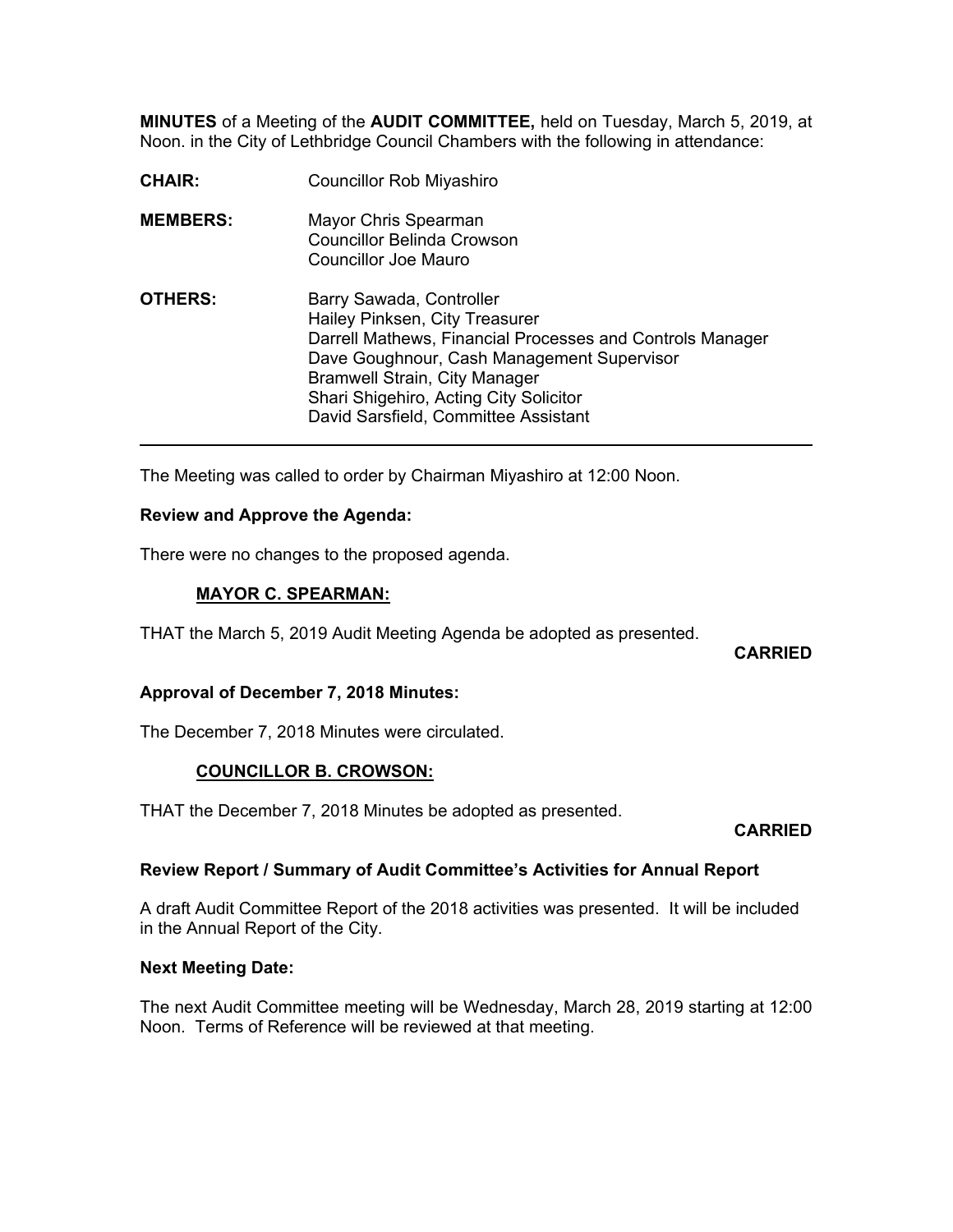# **COUNCILLOR B. CROWSON: (12:05 p.m.)**

THAT the meeting go in camera.

**Councillor R. Miyashiro left the meeting at 3:04 p.m. and Councillor J. Mauro took over the Chair.** 

**Councillor B. Crowson left the meeting at 3:25 p.m.** 

# **MAYOR C. SPEARMAN: (3:45 p.m.)**

THAT the meeting go out of camera.

## **Adjournment:**

### **MAYOR C. SPEARMAN:**

THAT the meeting be adjourned.

The meeting adjourned at 3:45 p.m.

 **CHAIRMAN** 

 $\overline{a}$ 

 $\overline{a}$ 

 **SECRETARY** 

**CARRIED** 

**CARRIED**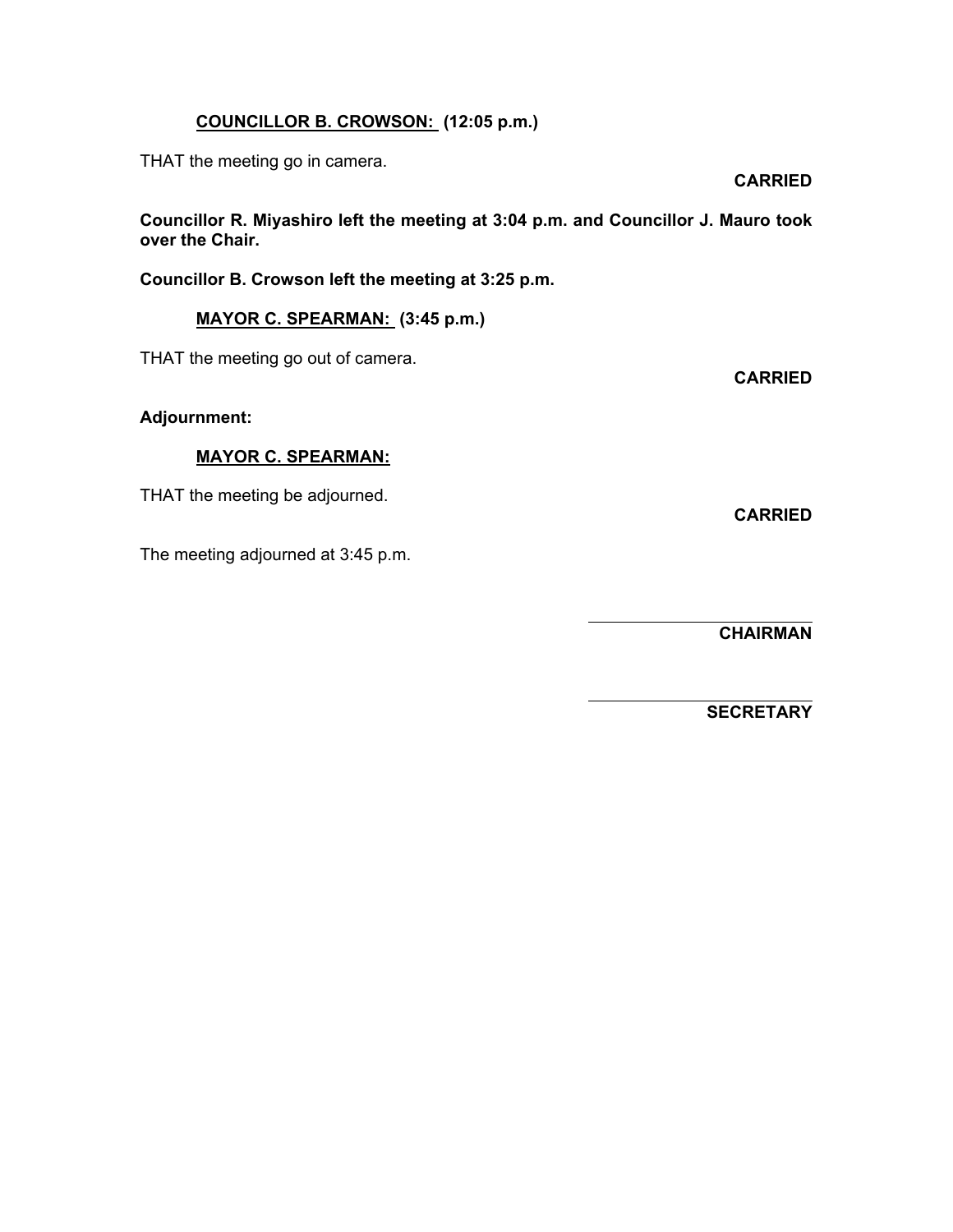**MINUTES** of a Meeting of the **AUDIT COMMITTEE,** held on Thursday, March 28, 2019, at Noon. in the City of Lethbridge Council Chambers with the following in attendance:

| <b>CHAIR:</b>   | <b>Councillor Rob Miyashiro</b>                                                                                                                                                                                                                                                  |
|-----------------|----------------------------------------------------------------------------------------------------------------------------------------------------------------------------------------------------------------------------------------------------------------------------------|
| <b>MEMBERS:</b> | Mayor Chris Spearman<br><b>Councillor Belinda Crowson</b><br>Councillor Joe Mauro                                                                                                                                                                                                |
| <b>OTHERS:</b>  | Barry Sawada, Controller<br>Hailey Pinksen, City Treasurer<br>Darrell Mathews, Financial Processes and Controls Manager<br>Mitch Stevenson, Financial Reporting Supervisor<br><b>Bramwell Strain, City Manager</b><br>Derek Taylor, KPMG<br>David Sarsfield, Committee Assistant |

The Meeting was called to order by Chairman Miyashiro at 12:00 Noon.

### **Review and Approve the Agenda:**

There were no changes to the proposed agenda.

An addition was made to the Incamera Agenda:

6. Human Resources

## **MAYOR C. SPEARMAN:**

THAT the March 28, 2019 Audit Meeting Agenda be adopted as amended.

**CARRIED** 

## **Approval of March 5, 2019 Minutes:**

The March 5, 2019 Minutes were circulated.

## **COUNCILLOR B. CROWSON:**

THAT the March 5, 2019 Minutes be adopted as presented.

**CARRIED** 

#### **Terms of Reference**

The draft Terms of Reference were circulated. It was proposed that a Sub-Committee consisting of at least two Audit Committee members be struck to review the Terms of Reference. Recommendations will then be made by the Sub-Committee to the Audit Committee.

The Committee will consist of Councillors Crowson and Miyashiro.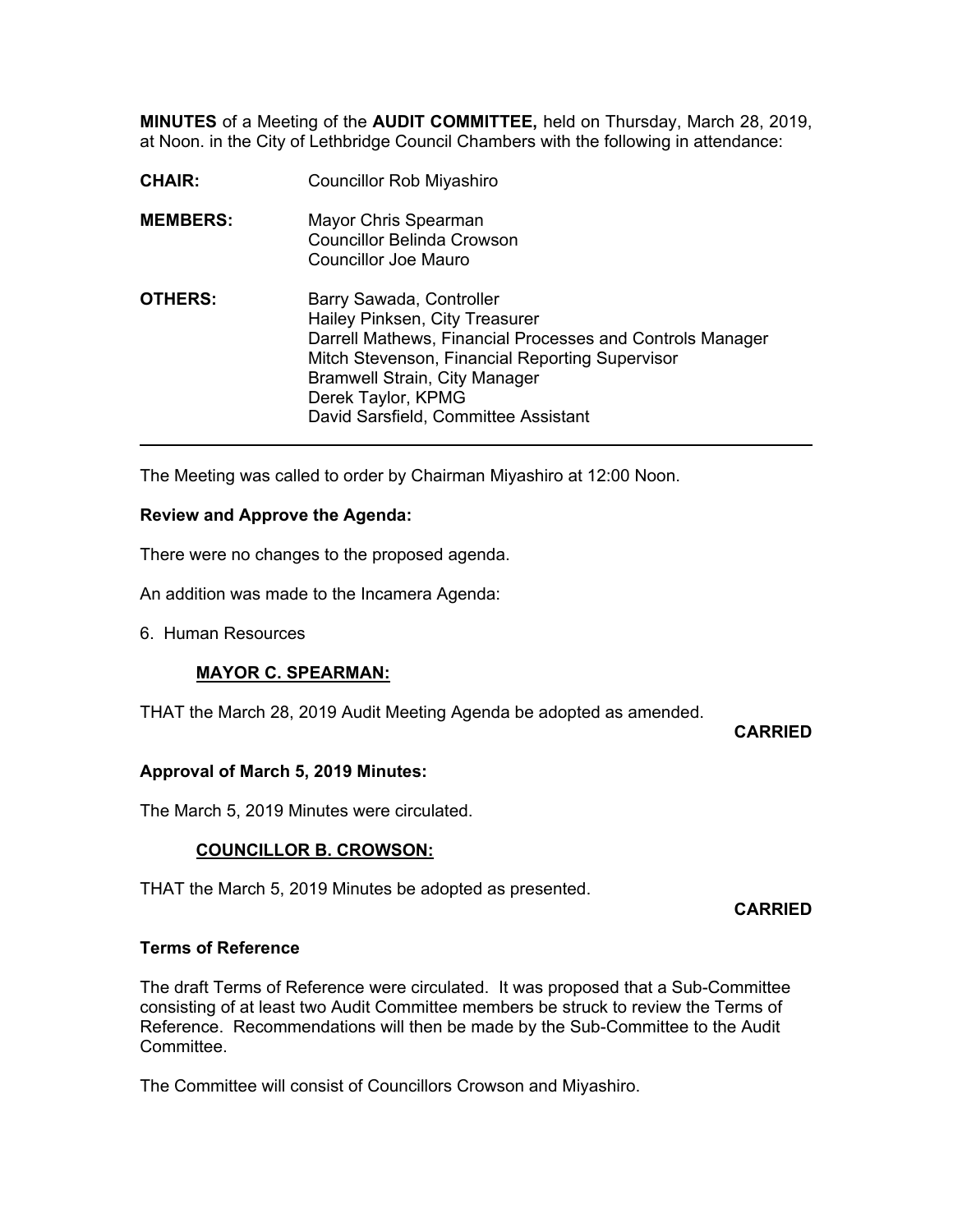### **Next Meeting Date:**

The next Audit Committee meeting will be scheduled by Administration.

# **COUNCILLOR B. CROWSON: (12:05 p.m.)**

THAT the meeting go in camera.

**Mayor C. Spearman left the meeting at 12:45 p.m.** 

### **COUNCILLOR B. CROWSON: (2:45 p.m.)**

THAT the meeting go out of camera.

### **Adjournment:**

# **COUNCILLOR B. CROWSON:**

THAT the meeting be adjourned.

The meeting adjourned at 2:45 p.m.

 **CHAIRMAN** 

 **SECRETARY** 

**CARRIED** 

**CARRIED** 

**CARRIED** 

 $\overline{a}$ 

 $\overline{a}$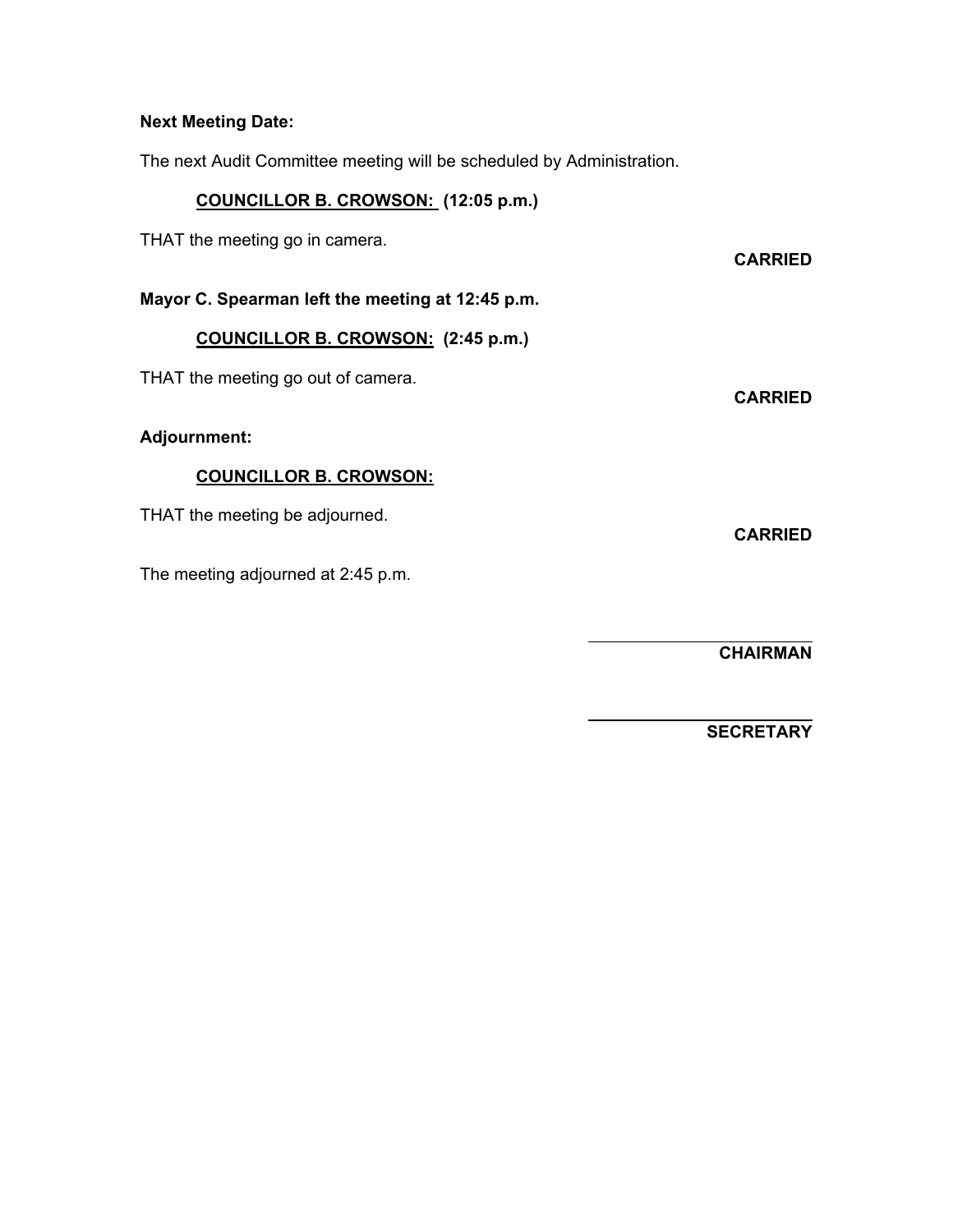**MINUTES** of a Meeting of the **AUDIT COMMITTEE,** held on Thursday, June 20, 2019, at 2:30 p.m.. in the City of Lethbridge Council Chambers with the following in attendance:

| <b>CHAIR:</b>   | <b>Councillor Rob Miyashiro</b>                                                                                                                                                                                                         |
|-----------------|-----------------------------------------------------------------------------------------------------------------------------------------------------------------------------------------------------------------------------------------|
| <b>MEMBERS:</b> | Councillor Belinda Crowson<br>Councillor Joe Mauro                                                                                                                                                                                      |
| <b>OTHERS:</b>  | Barry Sawada, Controller<br>Hailey Pinksen, City Treasurer<br>Darrell Mathews, Financial Processes and Controls Manager<br><b>Bramwell Strain, City Manager</b><br>Brian Loewen, City Solicitor<br>David Sarsfield, Committee Assistant |
| <b>ABSENT:</b>  | Mayor Chris Spearman                                                                                                                                                                                                                    |

The Meeting was called to order by Chairman Miyashiro at 2:30 p.m.

### **Review and Approve the Agenda:**

There were no changes to the proposed agenda.

## **COUNCILLOR B. CROWSON:**

THAT the June 20, 2019 Audit Meeting Agenda be adopted as presented.

**CARRIED** 

#### **Approval of March 28, 2019 Minutes:**

The March 28, 2019 Minutes were circulated.

## **COUNCILLOR B. CROWSON:**

THAT the March 28, 2019 Minutes be adopted as presented.

#### **CARRIED**

# **COUNCILLOR B. CROWSON: (2:35 p.m.)**

THAT the meeting go in camera.

**CARRIED** 

## **Jason Elliott, Chris Lastiwka, and Dean Oikawa joined the meeting.**

## **COUNCILLOR B. CROWSON: (3:20 p.m.)**

THAT the meeting go out of camera.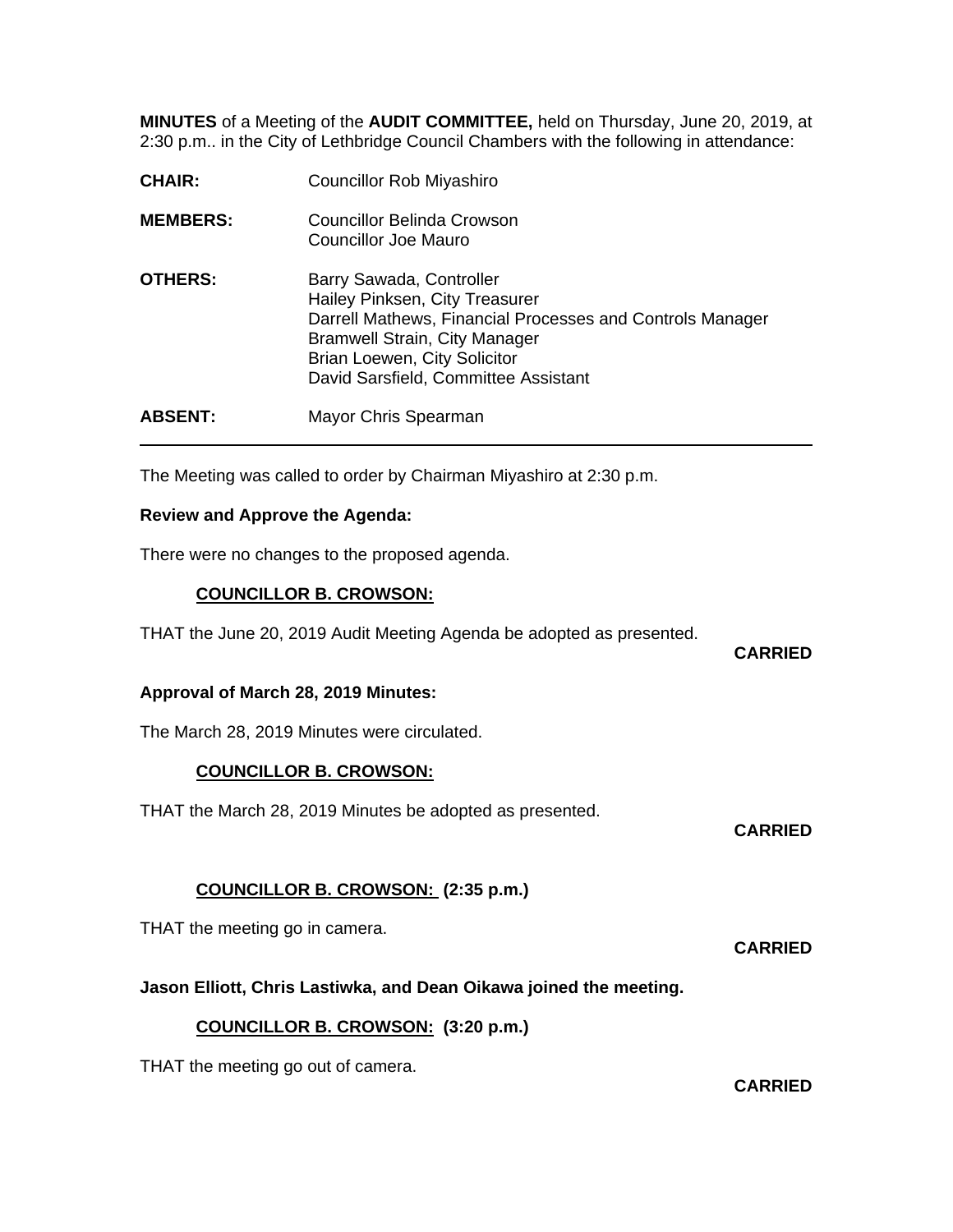### **Policy Review**

A listing of the policies was provided. Financial Services will provide a summary of the policies for the Audit Committee.

Recently, the following policies have been reviewed by the Audit Committee:

FS1 – Approval, Funding and Reporting of Operating Budget Variances

FS2 – Capital Project Contract and Budget Amendments

PUR1 – Procurement of Goods and Services

CC44 – Investments will be the next policy under review.

### **Adjournment:**

## **COUNCILLOR J. MAURO:**

THAT the meeting be adjourned.

**CARRIED** 

The meeting adjourned at 3:30 p.m.

 **CHAIRMAN** 

 $\overline{a}$ 

 $\overline{a}$ 

 **SECRETARY**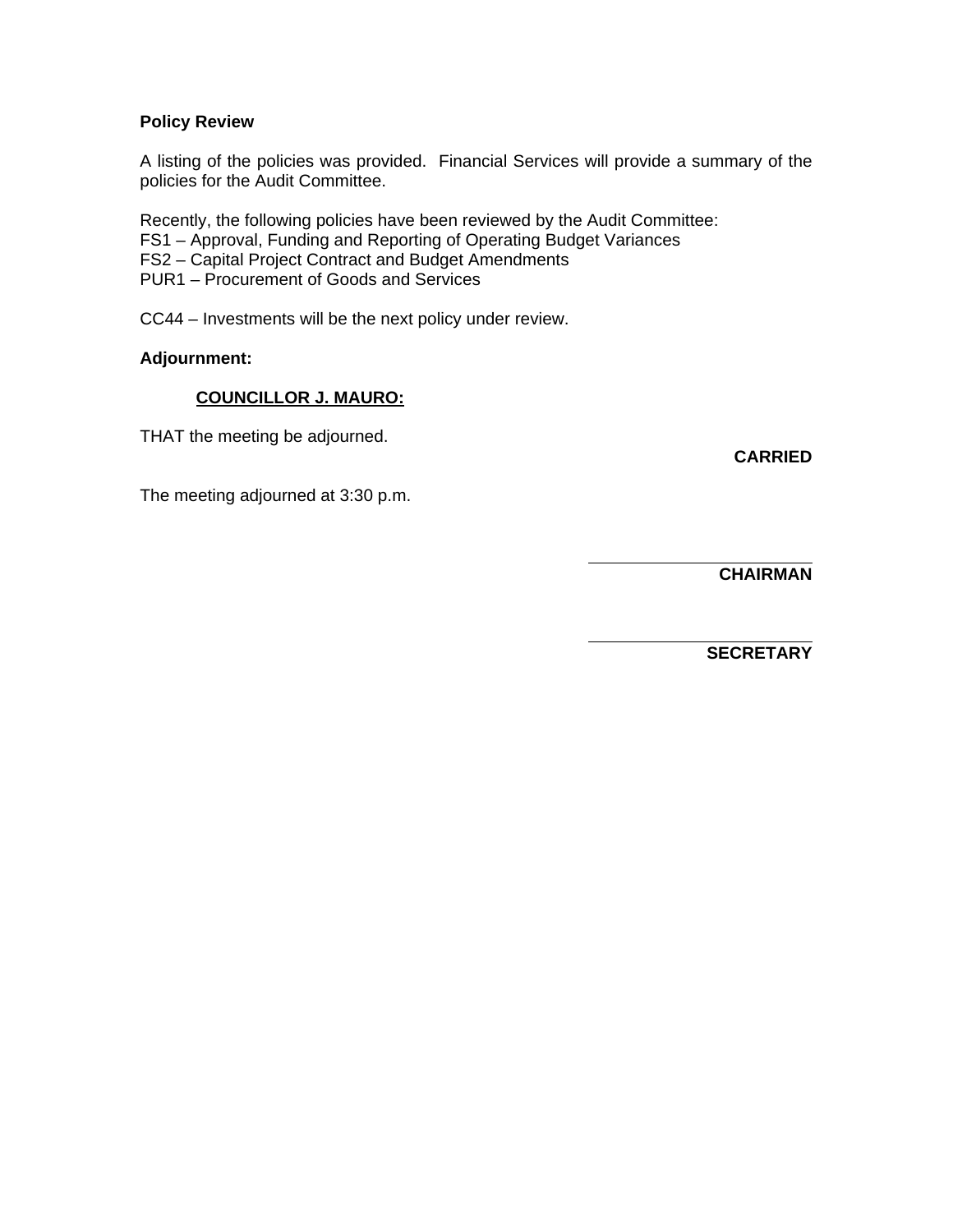**MINUTES** of a Meeting of the **AUDIT COMMITTEE,** held on Tuesday, November 19, 2019, at 12:00 Noon. in the City of Lethbridge Council Chambers with the following in attendance:

| <b>CHAIR:</b>   | <b>Councillor Rob Miyashiro</b>                                                                                                                                                                                                                |
|-----------------|------------------------------------------------------------------------------------------------------------------------------------------------------------------------------------------------------------------------------------------------|
| <b>MEMBERS:</b> | Councillor Belinda Crowson<br>Mayor Chris Spearman                                                                                                                                                                                             |
| <b>OTHERS:</b>  | Barry Sawada, Controller<br>Hailey Pinksen, City Treasurer<br>Darrell Mathews, Financial Processes and Controls Manager<br><b>Bramwell Strain, City Manager</b><br><b>Brian Loewen, City Solicitor</b><br>David Sarsfield, Committee Assistant |
| <b>ABSENT:</b>  | Councillor Joe Mauro                                                                                                                                                                                                                           |

The Meeting was called to order by Chairman Miyashiro at 12:05 p.m.

### **Review and Approve the Agenda:**

 $\overline{a}$ 

There were no changes to the proposed agenda.

## **COUNCILLOR B. CROWSON:**

THAT the November 19, 2019 Audit Meeting Agenda be adopted as presented.

**CARRIED** 

#### **Approval of June 20, 2019 Minutes:**

The June 20, 2019 Minutes were circulated.

## **COUNCILLOR B. CROWSON:**

THAT the June 20, 2019 Minutes be adopted as presented.

#### **CARRIED**

#### **Next Meeting Dates**

Audit Committee Meeting dates of December 5, 2019, March 3, 2020, and April 2, 2020 were established.

## **COUNCILLOR B. CROWSON: (12:07 p.m.)**

THAT the meeting go in camera.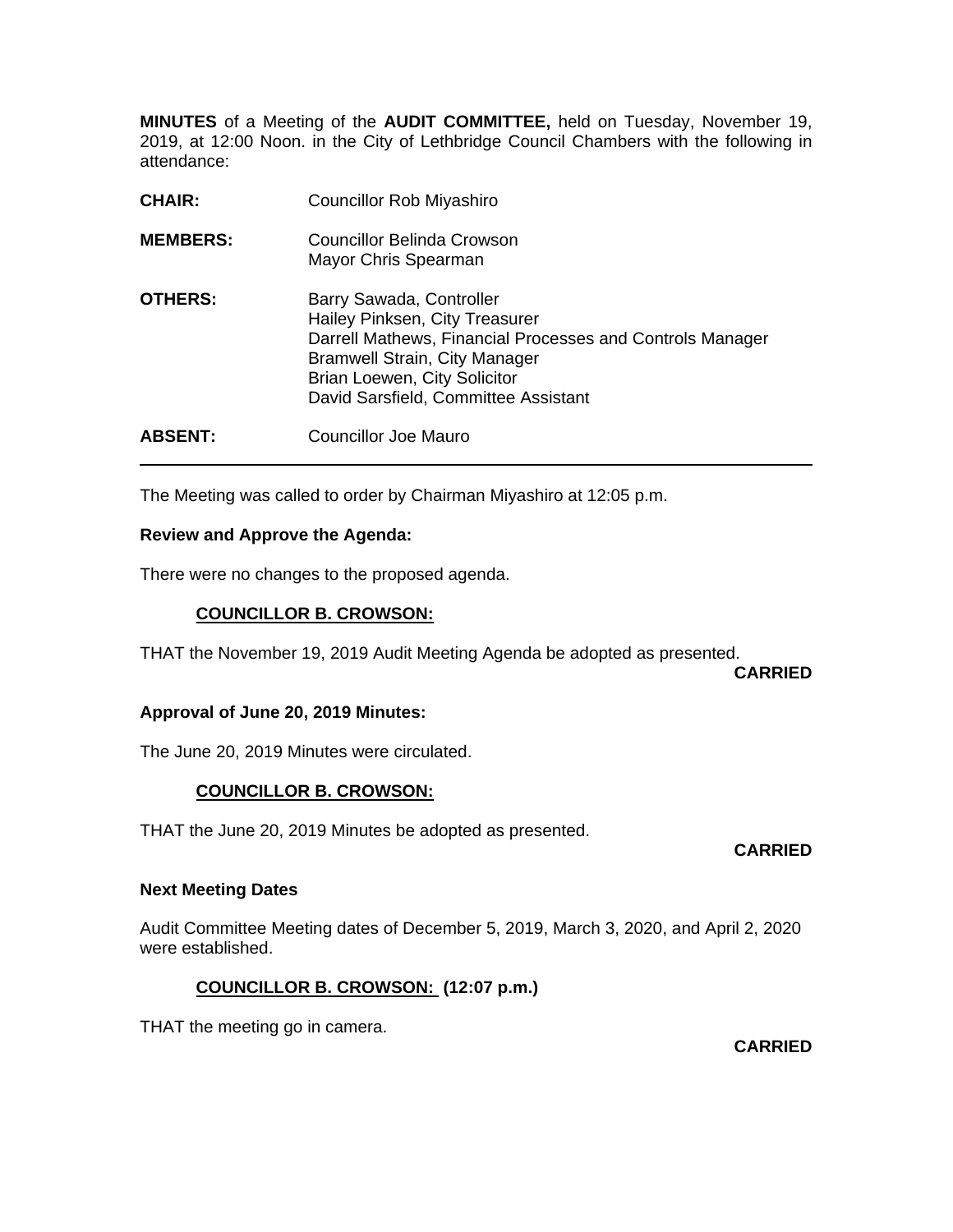# **COUNCILLOR B. CROWSON: (3:20 p.m.)**

THAT the meeting go out of camera.

#### **Terms of Reference**

### **MAYOR C. SPEARMAN:**

THAT the amended Terms of Reference for the Audit Committee be recommended for approval by City Council.

 $\overline{a}$ 

 $\overline{a}$ 

**CARRIED** 

# **Adjournment:**

## **MAYOR C. SPEARMAN:**

THAT the meeting be adjourned.

**CARRIED** 

The meeting adjourned at 3:30 p.m.

 **CHAIRMAN** 

 **SECRETARY**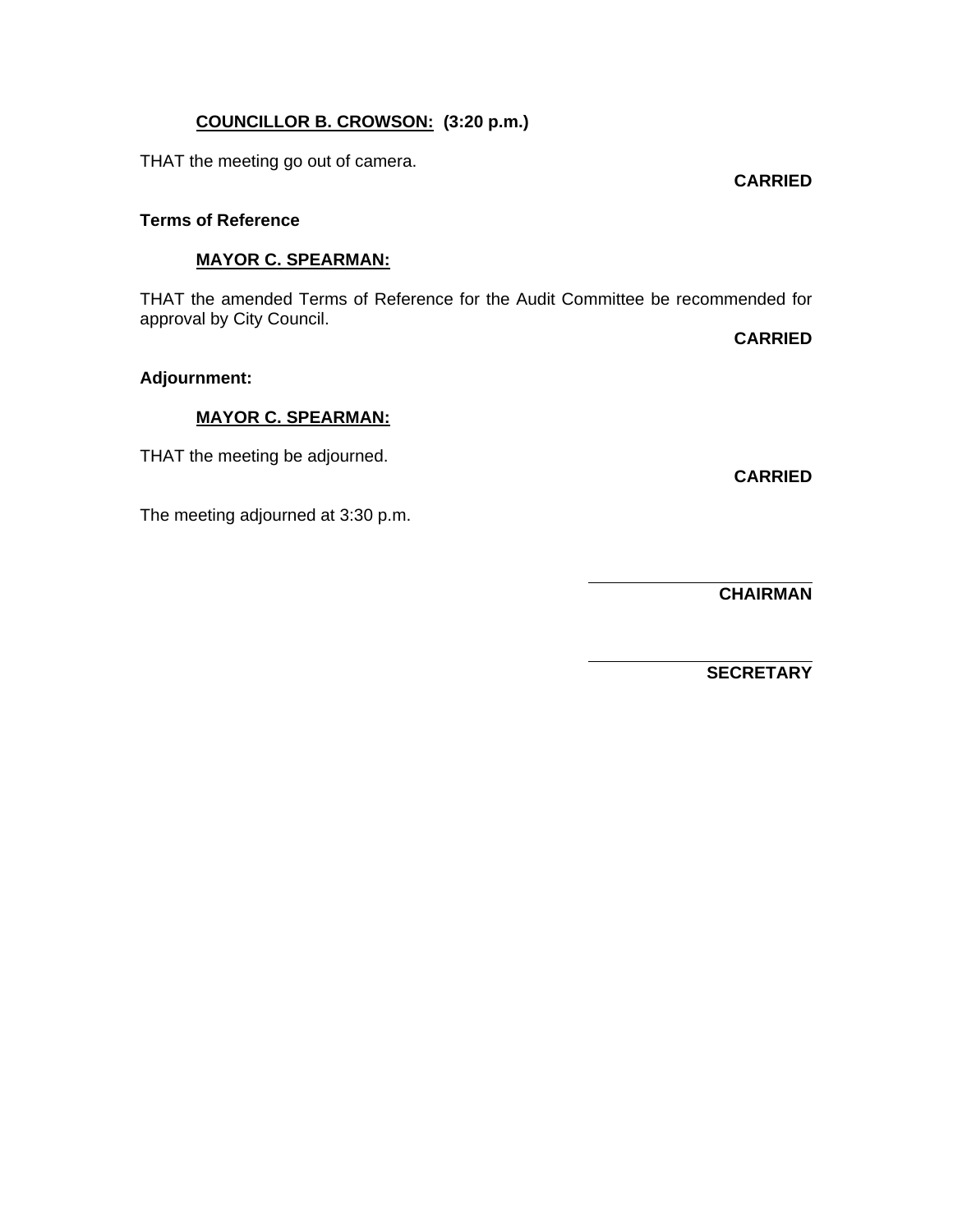**MINUTES** of a Meeting of the **AUDIT COMMITTEE,** held on Thursday, December 5, 2019, at 11:00 a.m.. in the City of Lethbridge Council Chambers with the following in attendance:

**CHAIR:** Councillor Rob Miyashiro **MEMBERS:** Councillor Belinda Crowson Councillor Joe Mauro Mayor Chris Spearman **OTHERS:** Barry Sawada, Controller Hailey Pinksen, City Treasurer Darrell Mathews, Financial Processes and Controls Manager Bramwell Strain, City Manager Brian Loewen, City Solicitor Wendy Smith, Committee Assistant

## **ABSENT:**

The Meeting was called to order by Chairman Miyashiro at 11:00 a.m.

## **Review and Approve the Agenda:**

There were no changes to the proposed agenda.

## **COUNCILLOR B. CROWSON:**

THAT the December 5, 2019 Audit Meeting Agenda be adopted as presented.

**CARRIED**

## **Approval of November 19, 2019 Minutes:**

The November 19, 2019 Minutes were circulated.

# **COUNCILLOR B. CROWSON:**

THAT the November 19, 2019 Minutes be adopted as presented.

**CARRIED**

**CARRIED**

# **COUNCILLOR B. CROWSON: (11:05 a.m.)**

THAT the meeting go in camera.

# **COUNCILLOR B. CROWSON: (1:50 p.m.)**

THAT the meeting go out of camera.